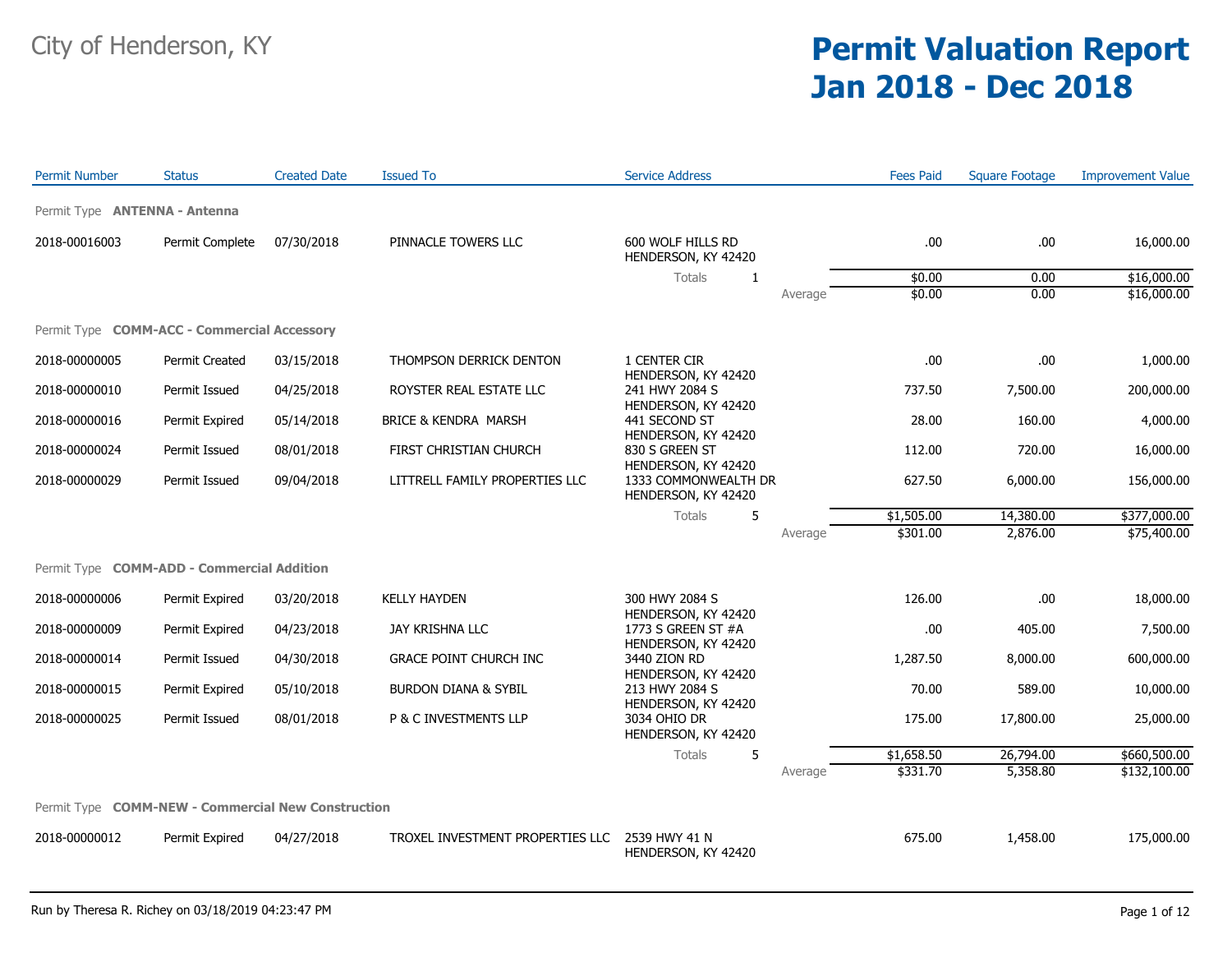| <b>Permit Number</b>                               | <b>Status</b>         | <b>Created Date</b> | <b>Issued To</b>                     | <b>Service Address</b>                                            |         | <b>Fees Paid</b> | <b>Square Footage</b> | <b>Improvement Value</b> |
|----------------------------------------------------|-----------------------|---------------------|--------------------------------------|-------------------------------------------------------------------|---------|------------------|-----------------------|--------------------------|
| Permit Type COMM-NEW - Commercial New Construction |                       |                     |                                      |                                                                   |         |                  |                       |                          |
| 2018-00000013                                      | Permit Expired        | 04/30/2018          | <b>GLENN &amp; JUDY STONE</b>        | 626 FIFTH ST                                                      |         | 442.50           | 3,750.00              | 85,000.00                |
| 2018-00000020                                      | Permit Issued         | 06/08/2018          | <b>CHAMBERS PROPERTIES INC</b>       | HENDERSON, KY 42420<br>1776 S GREEN ST<br>HENDERSON, KY 42420     |         | 1,050.00         | 9,000.00              | 375,000.00               |
| 2018-00000031                                      | <b>Permit Created</b> | 02/27/2018          | PALMER OPERATIONS LLC                | 301 HWY 2084 S<br>HENDERSON, KY 42420                             |         | .00.             | 3,115.00              | 586,000.00               |
| 2018-00000036                                      | Permit Issued         | 12/20/2018          | Blue Chip Restaurants/JPL Management | 34 N GREEN ST<br>HENDERSON, KY 42420                              |         | 1,337.50         | 2,411.00              | 650,000.00               |
|                                                    |                       |                     |                                      | Totals<br>5                                                       |         | \$3,505.00       | 19,734.00             | \$1,871,000.00           |
|                                                    |                       |                     |                                      |                                                                   | Average | \$701.00         | 3,946.80              | \$374,200.00             |
| Permit Type COMM-REMODEL - Commercial Remodel      |                       |                     |                                      |                                                                   |         |                  |                       |                          |
| 2018-00000002                                      | Permit Expired        | 03/12/2018          | Midway Pharmacy / Trevor Ray         | 1640 SECOND ST<br>HENDERSON, KY 42420                             |         | 77.00            | .00                   | 11,000.00                |
| 2018-00000003                                      | Permit Expired        | 03/13/2018          | COMMUNITY UNITED METH HOSP INC       | 1305 N ELM ST<br>HENDERSON, KY 42420                              |         | 70.00            | 2,685.00              | 10,000.00                |
| 2018-00000004                                      | Permit Created        | 03/13/2018          | SUGG HENRY CLAY & ALISA DAWN         | 1330 POWELL ST                                                    |         | .00.             | 2,862.00              | 30,000.00                |
| 2018-00000008                                      | Permit Expired        | 04/20/2018          | GRACE POINT CHURCH INC               | HENDERSON, KY 42420<br>3440 ZION RD                               |         | 364.50           | .00                   | 59,000.00                |
| 2018-00000011                                      | Permit Expired        | 04/26/2018          | DEMPEWOLF DEV INC                    | HENDERSON, KY 42420<br>2530 HWY 41 N                              |         | 403.50           | .00                   | 72,000.00                |
| 2018-00000018                                      | Permit Issued         | 05/24/2018          | VSAP PROPERTIES LLC                  | HENDERSON, KY 42420<br>1999 HWY 60 E                              |         | 337.50           | 2,240.00              | 50,000.00                |
| 2018-00000019                                      | Permit Issued         | 05/31/2018          | SOAPER PRESTON LLC                   | HENDERSON, KY 42420<br>136 SECOND ST                              |         | 397.50           | 6,100.00              | 70,000.00                |
| 2018-00000021                                      | Permit Expired        | 06/11/2018          | ASH AUDUBON PROPERTY OWNER LLC       | HENDERSON, KY 42420<br>2480 HWY 41 N                              |         | 70.00            | .00                   | 10,000.00                |
| 2018-00000022                                      | Permit Expired        | 06/13/2018          | KENTUCKY STATE BUILDING              | HENDERSON, KY 42420<br>212 N WATER ST                             |         | 272.50           | .00                   | 40,000.00                |
| 2018-00000023                                      | Permit Issued         | 07/05/2018          | HENDERSON BREWING CO. LLC            | HENDERSON, KY 42420<br>737 SECOND ST                              |         | .00.             | 1,821.00              | 20,000.00                |
| 2018-00000026                                      | Permit Expired        | 08/07/2018          | HENDERSON ENTERPRISES INC            | HENDERSON, KY 42420<br>122 FIRST ST                               |         | 84.00            | .00                   | 11,185.00                |
| 2018-00000027                                      | Permit Expired        | 08/13/2018          | KEACH A HOUSTON & R SCOTT            | HENDERSON, KY 42420<br>324 N ELM ST                               |         | 175.00           | 5,520.00              | 25,000.00                |
| 2018-00000028                                      | Permit Issued         | 08/23/2018          | LKA INC                              | HENDERSON, KY 42420<br>317 THIRD ST                               |         | 126.00           | 210.00                | 18,000.00                |
| 2018-00000030                                      | Permit Issued         | 09/10/2018          | <b>EASTGATE CENTER INC</b>           | HENDERSON, KY 42420<br>1644 SECOND ST                             |         | 49.00            | 175.00                | 7,000.00                 |
| 2018-00000032                                      | Permit Issued         | 11/28/2018          | Methodist Hospital                   | HENDERSON, KY 42420<br>471 KLUTEY PARK PLZ<br>HENDERSON, KY 42420 |         | 84.00            | 11,600.00             | 12,000.00                |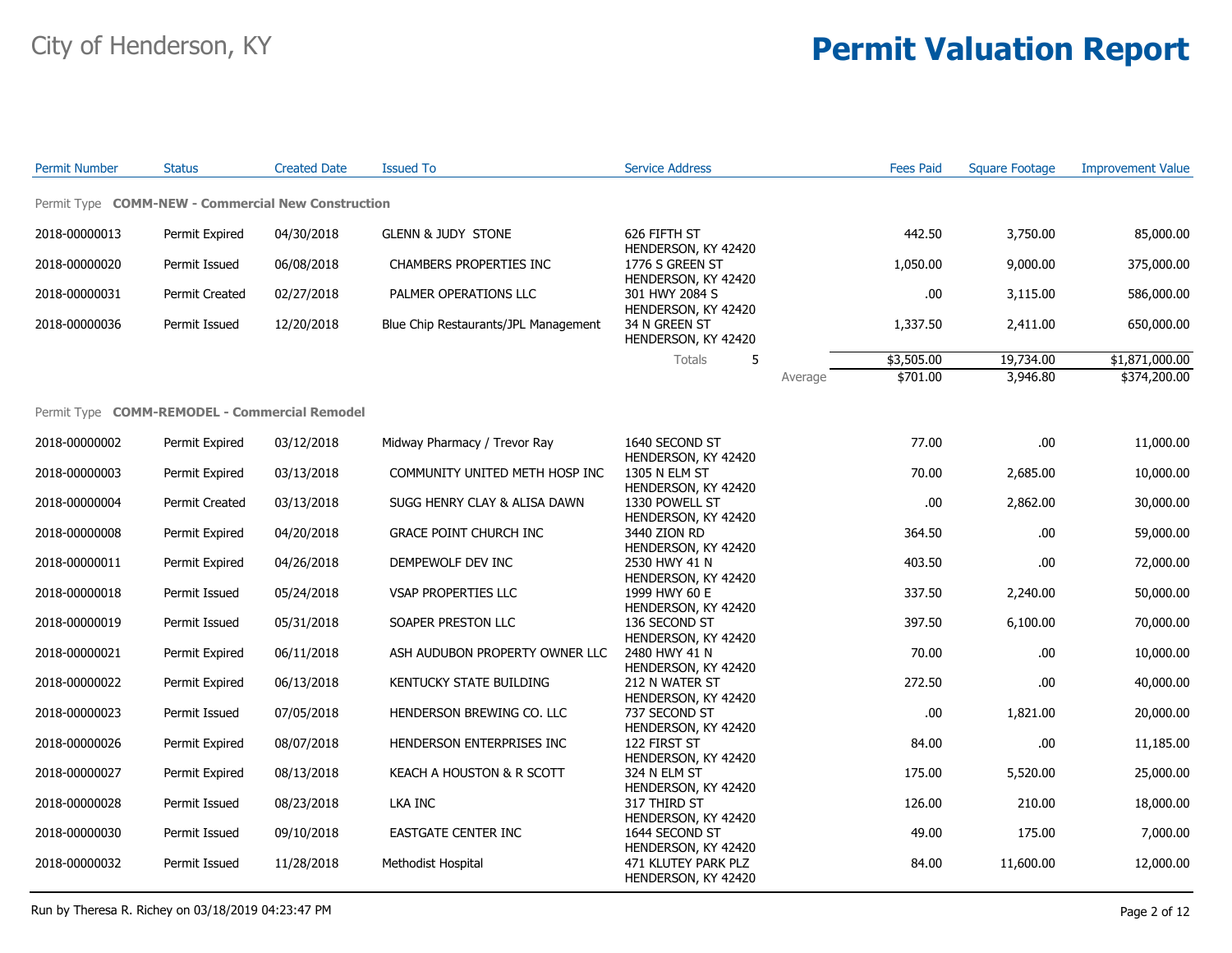| <b>Permit Number</b>                                 | <b>Status</b>   | <b>Created Date</b> | <b>Issued To</b>                                            | <b>Service Address</b>                                        |         | <b>Fees Paid</b> | <b>Square Footage</b> | <b>Improvement Value</b> |
|------------------------------------------------------|-----------------|---------------------|-------------------------------------------------------------|---------------------------------------------------------------|---------|------------------|-----------------------|--------------------------|
| Permit Type COMM-REMODEL - Commercial Remodel        |                 |                     |                                                             |                                                               |         |                  |                       |                          |
| 2018-00000033                                        | Permit Issued   | 12/10/2018          | Amvets                                                      | 1724 FRANKLIN AVE                                             |         | 140.00           | .00                   | 20,000.00                |
| 2018-00000034                                        | Permit Issued   | 12/19/2018          | GIANT OIL CO OF KY INC                                      | HENDERSON, KY 42420<br>301 S GREEN ST                         |         | 112.00           | .00                   | 16,000.00                |
| 2018-00000035                                        | Permit Issued   | 12/19/2018          | SHIELDS WILLIAM H & LILLA TT                                | HENDERSON, KY 42420<br>229 S GREEN ST<br>HENDERSON, KY 42420  |         | 168.00           | .00                   | 23,800.00                |
|                                                      |                 |                     |                                                             | <b>Totals</b><br>18                                           |         | \$2,930.50       | 33,213.00             | \$504,985.00             |
|                                                      |                 |                     |                                                             |                                                               | Average | \$162.81         | 1,845.17              | \$28,054.72              |
| Permit Type DEMO-COMM - Demolition - Commercial      |                 |                     |                                                             |                                                               |         |                  |                       |                          |
| 2018-00014002                                        | Permit Expired  | 03/27/2018          | CITY OF HENDERSON KY                                        | 540 SECOND ST                                                 |         | .00              | 8,580.00              | 100,000.00               |
| 2018-00014004                                        | Permit Expired  | 04/04/2018          | BONNELL LOUIS ALAN ET AL                                    | HENDERSON, KY 42420<br>1655 S GREEN ST                        |         | 50.00            | 1,200.00              | 4,000.00                 |
| 2018-00014017                                        | Permit Issued   | 06/25/2018          | WARREN HENDERSON PROPERTY LLC                               | HENDERSON, KY 42420<br>2700 HWY 41 N<br>HENDERSON, KY 42420   |         | 50.00            | 2,304.00              | 10,500.00                |
| 2018-00014034                                        | Permit Issued   | 10/11/2018          | HOLY NAME OF JESUS CATHOLIC<br><b>CHURCH</b>                | 539 SECOND ST<br>HENDERSON, KY 42420                          |         | 50.00            | 800.00                | 5,000.00                 |
| 2018-00014037                                        | Permit Complete | 11/14/2018          | NBJ DEVELOPMENT LLC                                         | 24-34 N GREEN ST<br>HENDERSON, KY 42420                       |         | 50.00            | 3,800.00              | 22,000.00                |
|                                                      |                 |                     |                                                             | Totals<br>5                                                   |         | \$200.00         | 16,684.00             | \$141,500.00             |
|                                                      |                 |                     |                                                             |                                                               | Average | \$40.00          | 3,336.80              | \$28,300.00              |
| Permit Type DEMO-MH - Demolition - Manufactured Home |                 |                     |                                                             |                                                               |         |                  |                       |                          |
| 2018-00014029                                        | Permit Complete | 09/12/2018          | MCCLURE DONALD R & LINDA                                    | 436 S ADAMS ST<br>HENDERSON, KY 42420                         |         | .00.             | 924.00                | 3,000.00                 |
|                                                      |                 |                     |                                                             | Totals<br>-1                                                  |         | \$0.00           | 924.00                | \$3,000.00               |
|                                                      |                 |                     |                                                             |                                                               | Average | \$0.00           | 924.00                | \$3,000.00               |
| Permit Type DEMO-SFR - Demolition - Single Family    |                 |                     |                                                             |                                                               |         |                  |                       |                          |
| 2018-00014003                                        | Permit Complete | 04/03/2018          | SPAINHOWARD FAMILY TRUST OF 2007                            | 823 WASHINGTON ST                                             |         | 20.00            | 1,056.00              | 1,000.00                 |
| 2018-00014005                                        | Permit Complete | 04/06/2018          | HABITAT FOR HUMANITY OF HENDERSO 1503 OBYRNE ST             | HENDERSON, KY 42420                                           |         | .00              | 1,080.00              | 5,000.00                 |
| 2018-00014006                                        | Permit Expired  | 04/06/2018          | <b>KY</b><br>HABITAT FOR HUMANITY OF<br><b>HENDERSON KY</b> | HENDERSON, KY 42420<br>1411 CUMNOCK ST<br>HENDERSON, KY 42420 |         | .00.             | 850.00                | 5,000.00                 |
| 2018-00014008                                        | Permit Complete | 04/26/2018          | RANDY KEACH                                                 | 918 CENTER ST<br>HENDERSON, KY 42420                          |         | .00              | 992.00                | 8,375.00                 |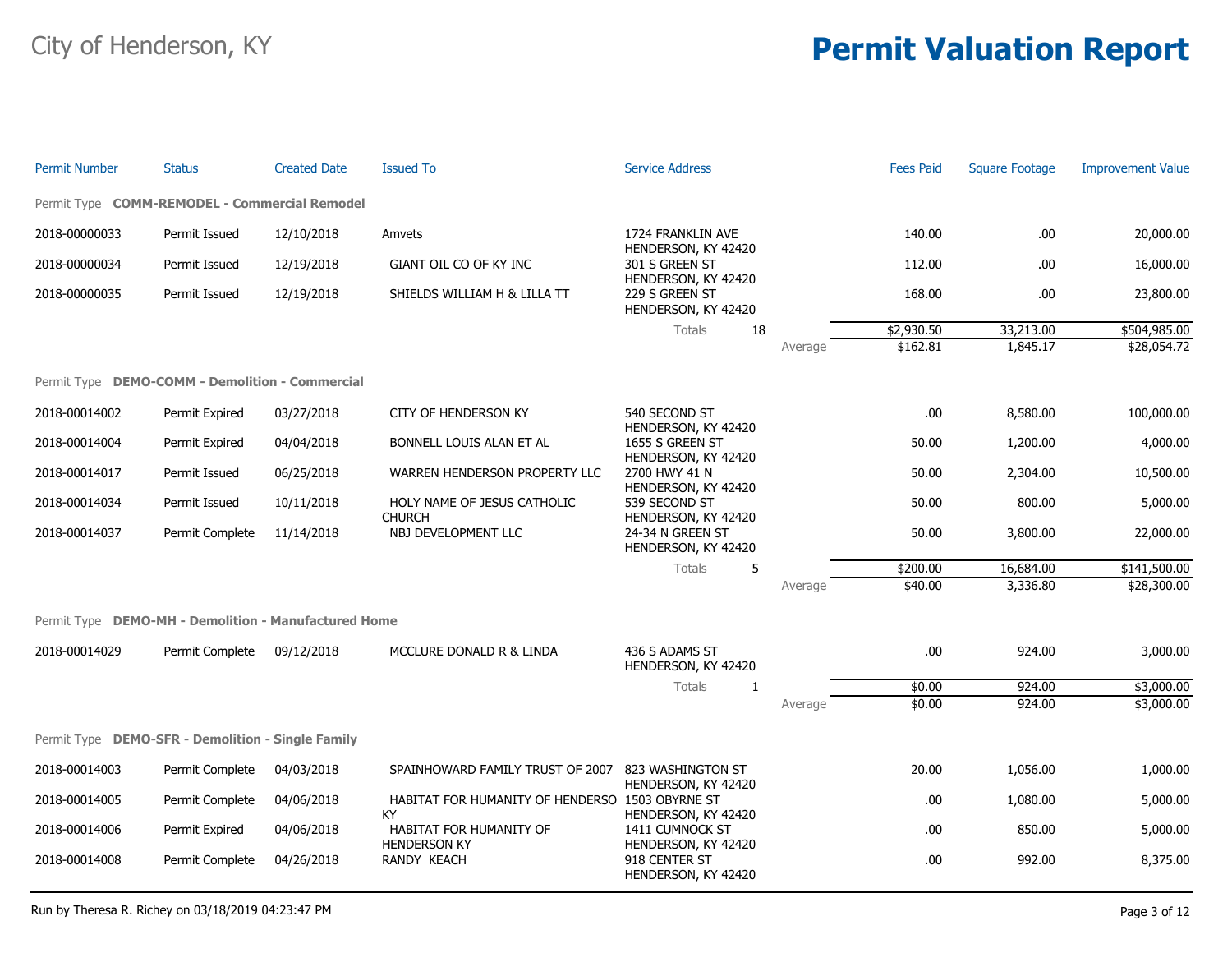| <b>Permit Number</b> | <b>Status</b>                                     | <b>Created Date</b> | <b>Issued To</b>                                  | <b>Service Address</b>                                        | <b>Fees Paid</b> | <b>Square Footage</b> | <b>Improvement Value</b> |
|----------------------|---------------------------------------------------|---------------------|---------------------------------------------------|---------------------------------------------------------------|------------------|-----------------------|--------------------------|
|                      | Permit Type DEMO-SFR - Demolition - Single Family |                     |                                                   |                                                               |                  |                       |                          |
| 2018-00014009        | Permit Complete                                   | 04/26/2018          | RANDY KEACH                                       | 1411 OBYRNE ST                                                | .00              | 1,256.00              | 6,120.00                 |
| 2018-00014010        | Permit Complete                                   | 04/26/2018          | <b>RANDY KEACH</b>                                | HENDERSON, KY 42420<br>1409 OBYRNE ST                         | .00              | 849.00                | 5,490.00                 |
| 2018-00014011        | Permit Expired                                    | 05/14/2018          | <b>FAMBROUGH LANA G</b>                           | HENDERSON, KY 42420<br>334 WALNUT LN                          | .00              | 900.00                | 3,000.00                 |
| 2018-00014012        | Permit Complete                                   | 05/21/2018          | D & L ASSOC LLP                                   | HENDERSON, KY 42420<br>525 GABE ST                            | .00              | 704.00                | 6,600.00                 |
| 2018-00014013        | Permit Complete                                   | 05/21/2018          | ROBINSON ARLENE EST                               | HENDERSON, KY 42420<br>423 PLUM ST                            | .00              | 668.00                | 6,270.00                 |
| 2018-00014015        | Permit Complete                                   | 05/30/2018          | HOFFMAN PROPERTIES LLC                            | HENDERSON, KY 42420<br>703 SECOND ST                          | .00              | 240.00                | 100.00                   |
| 2018-00014016        | Permit Complete                                   | 06/07/2018          | <b>CLARK NORRIS R &amp; DONNA</b>                 | HENDERSON, KY 42420<br>711 S INGRAM ST<br>HENDERSON, KY 42420 | .00              | 625.00                | 2,000.00                 |
| 2018-00014018        | Permit Complete                                   | 06/26/2018          | <b>BELL EDNA EST</b>                              | 431 S ALVES ST<br>HENDERSON, KY 42420                         | .00              | 1,495.00              | 7,310.00                 |
| 2018-00014019        | Permit Complete                                   | 07/02/2018          | <b>CUNNINGHAM C ALAN &amp; DOROTHY</b>            | 139 S ALVASIA ST<br>HENDERSON, KY 42420                       | .00              | 368.00                | 3,600.00                 |
| 2018-00014020        | Permit Complete                                   | 07/24/2018          | ADAMS WILLIAM B SR & PATRICIA                     | 914 CENTER ST<br>HENDERSON, KY 42420                          | 20.00            | 1,312.00              | 5,000.00                 |
| 2018-00014021        | Permit Complete                                   | 07/25/2018          | LBT LLC                                           | 2022 N ELM ST<br>HENDERSON, KY 42420                          | 20.00            | 2,700.00              | 10,000.00                |
| 2018-00014022        | Permit Complete                                   | 08/02/2018          | III C OF KENTUCKY LLC                             | 1407 N ADAMS ST<br>HENDERSON, KY 42420                        | .00              | 950.00                | 7,500.00                 |
| 2018-00014023        | Permit Expired                                    | 08/07/2018          | <b>GROVES SELLIE G</b>                            | 1010 POWELL ST<br>HENDERSON, KY 42420                         | .00              | 240.00                | 2,400.00                 |
| 2018-00014024        | Permit Expired                                    | 08/07/2018          | KEACH RANDY & CHARLENE                            | 217 BURDETTE ST<br>HENDERSON, KY 42420                        | .00              | 864.00                | 3,650.00                 |
| 2018-00014025        | Permit Expired                                    | 08/07/2018          | HENNING MARJORIE & MESERVE ELVIS<br>W             | 1018 CENTER ST<br>HENDERSON, KY 42420                         | .00              | 704.00                | 3,900.00                 |
| 2018-00014026        | Permit Complete                                   | 08/16/2018          | HENDERSON ADDICTION RECOVERY LLC 60 N MCKINLEY ST | HENDERSON, KY 42420                                           | .00              | 724.00                | 5,895.00                 |
| 2018-00014027        | Permit Complete                                   | 08/28/2018          | WILLIAMS LAFFOON C & KATIE                        | 435 S INGRAM ST<br>HENDERSON, KY 42420                        | 20.00            | 1,256.00              | 5,500.00                 |
| 2018-00014028        | Permit Complete                                   | 09/04/2018          | EAST END DEVELOPMENT CORP                         | 1308 CLAY ST<br>HENDERSON, KY 42420                           | .00              | 1,073.00              | 55,000.00                |
| 2018-00014031        | <b>Permit Created</b>                             | 09/20/2018          | STONE'S CONSTRUCTION                              | 1034 PRINGLE ST<br>HENDERSON, KY 42420                        | .00              | 448.00                | 600.00                   |
| 2018-00014032        | Permit Issued                                     | 10/01/2018          | RONALD S & DEBORAH B FAUPEL                       | 120 TWELFTH ST<br>HENDERSON, KY 42420                         | 20.00            | 1,137.00              | 4,000.00                 |
| 2018-00014033        | Permit Issued                                     | 10/02/2018          | THESAURUS INC                                     | 503 SEVENTH ST<br>HENDERSON, KY 42420                         | .00              | 582.00                | 3,950.00                 |
| 2018-00014035        | Permit Complete                                   | 10/29/2018          | MARK S & DENNIS F CARTER                          | 1501 ROOSEVELT ST<br>HENDERSON, KY 42420                      | .00              | 720.00                | 5,000.00                 |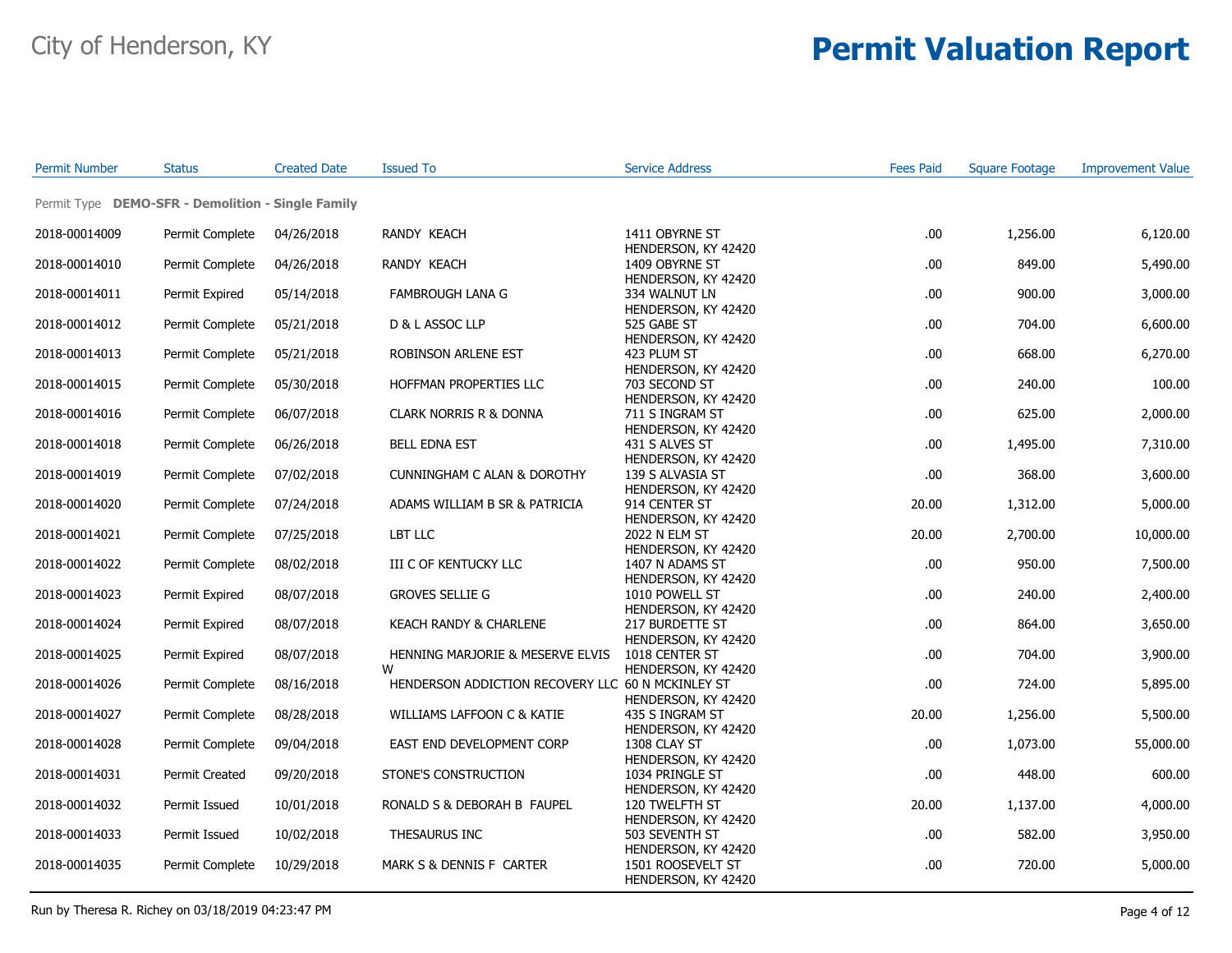| <b>Permit Number</b>                               | <b>Status</b>   | <b>Created Date</b> | <b>Issued To</b>                 | <b>Service Address</b>                                        |         | <b>Fees Paid</b> | <b>Square Footage</b> | <b>Improvement Value</b> |
|----------------------------------------------------|-----------------|---------------------|----------------------------------|---------------------------------------------------------------|---------|------------------|-----------------------|--------------------------|
| Permit Type DEMO-SFR - Demolition - Single Family  |                 |                     |                                  |                                                               |         |                  |                       |                          |
| 2018-00014036                                      | Permit Issued   | 11/02/2018          | KENNETH R & LINDA FLOYD          | 117 N MAIN ST                                                 |         | .00              | 250.00                | 1,000.00                 |
| 2018-00014038                                      | Permit Complete | 11/19/2018          | FEDERAL HOME LOAN MORTGAGE CORP  | HENDERSON, KY 42420<br>1541 CUMNOCK ST<br>HENDERSON, KY 42420 |         | 20.00            | 1,800.00              | 11,000.00                |
| 2018-00014039                                      | Permit Complete | 11/29/2018          | OMER PHILLIP B                   | 67 S OUAIL RUN<br>HENDERSON, KY 42420                         |         | .00              | 2,090.00              | 6,220.00                 |
| 2018-00014040                                      | Permit Issued   | 12/07/2018          | PRIEST MARY E & ROBERT T HANCOCK | 511 FOURTEENTH ST<br>HENDERSON, KY 42420                      |         | .00              | 806.00                | 5,000.00                 |
| 2018-00014041                                      | Permit Issued   | 12/10/2018          | KENNETH W BRANTLEY               | 26 POPE ST<br>HENDERSON, KY 42420                             |         | .00              | 384.00                | 1,900.00                 |
|                                                    |                 |                     |                                  | 31<br><b>Totals</b>                                           |         | \$120.00         | 29,123.00             | \$197,380.00             |
|                                                    |                 |                     |                                  |                                                               | Average | \$3.87           | 939.45                | \$6,367.10               |
|                                                    |                 |                     |                                  |                                                               |         |                  |                       |                          |
| Permit Type DUP-NEW - Duplex New Construction      |                 |                     |                                  |                                                               |         |                  |                       |                          |
| 2018-00011002                                      | Permit Issued   | 10/02/2018          | <b>COSBY RODNEY</b>              | 441 S ADAMS ST #A<br>HENDERSON, KY 42420                      |         | 119.75           | 2,040.00              | 60,000.00                |
|                                                    |                 |                     |                                  | <b>Totals</b><br>1                                            |         | \$119.75         | 2,040.00              | \$60,000.00              |
|                                                    |                 |                     |                                  |                                                               | Average | \$119.75         | 2,040.00              | \$60,000.00              |
| Permit Type MF-NEW - Multi Family New Construction |                 |                     |                                  |                                                               |         |                  |                       |                          |
| 2018-00012005                                      | Permit Expired  | 09/17/2018          | <b>III C OF KENTUCKY LLC</b>     | 1407 N ADAMS ST<br>HENDERSON, KY 42420                        |         | 837.50           | 3,200.00              | 250,000.00               |
|                                                    |                 |                     |                                  | Totals<br>1                                                   |         | \$837.50         | 3,200.00              | \$250,000.00             |
|                                                    |                 |                     |                                  |                                                               | Average | \$837.50         | 3,200.00              | \$250,000.00             |
| Permit Type MH-NEW - Manufactured Home New         |                 |                     |                                  |                                                               |         |                  |                       |                          |
| 2018-00010002                                      | Permit Expired  | 03/12/2018          | Phillip Butler                   | 2820 SUNSET LN #47                                            |         | 20.00            | .00                   | 924.00                   |
| 2018-00010003                                      | Permit Expired  | 03/12/2018          | <b>Bob VanZant</b>               | HENDERSON, KY 42420<br>2 HOOVER CT<br>HENDERSON, KY 42420     |         | 20.00            | 1,216.00              | 29,000.00                |
| 2018-00010004                                      | Permit Expired  | 05/31/2018          | CHRISTOPHER T. CORW              | 720 BRECKINRIDGE DR<br>HENDERSON, KY 42420                    |         | 20.00            | 1,280.00              | 53,000.00                |
| 2018-00010005                                      | Permit Expired  | 08/08/2018          | SAUER SHARON & REEDER JERRY      | 510 WATSON LN<br>HENDERSON, KY 42420                          |         | 20.00            | 980.00                | 5,000.00                 |
| 2018-00010006                                      | Permit Issued   | 08/13/2018          | Shervetta Hodges                 | 718 BRECKINRIDGE DR<br>HENDERSON, KY 42420                    |         | 20.00            | 924.00                | 36,900.00                |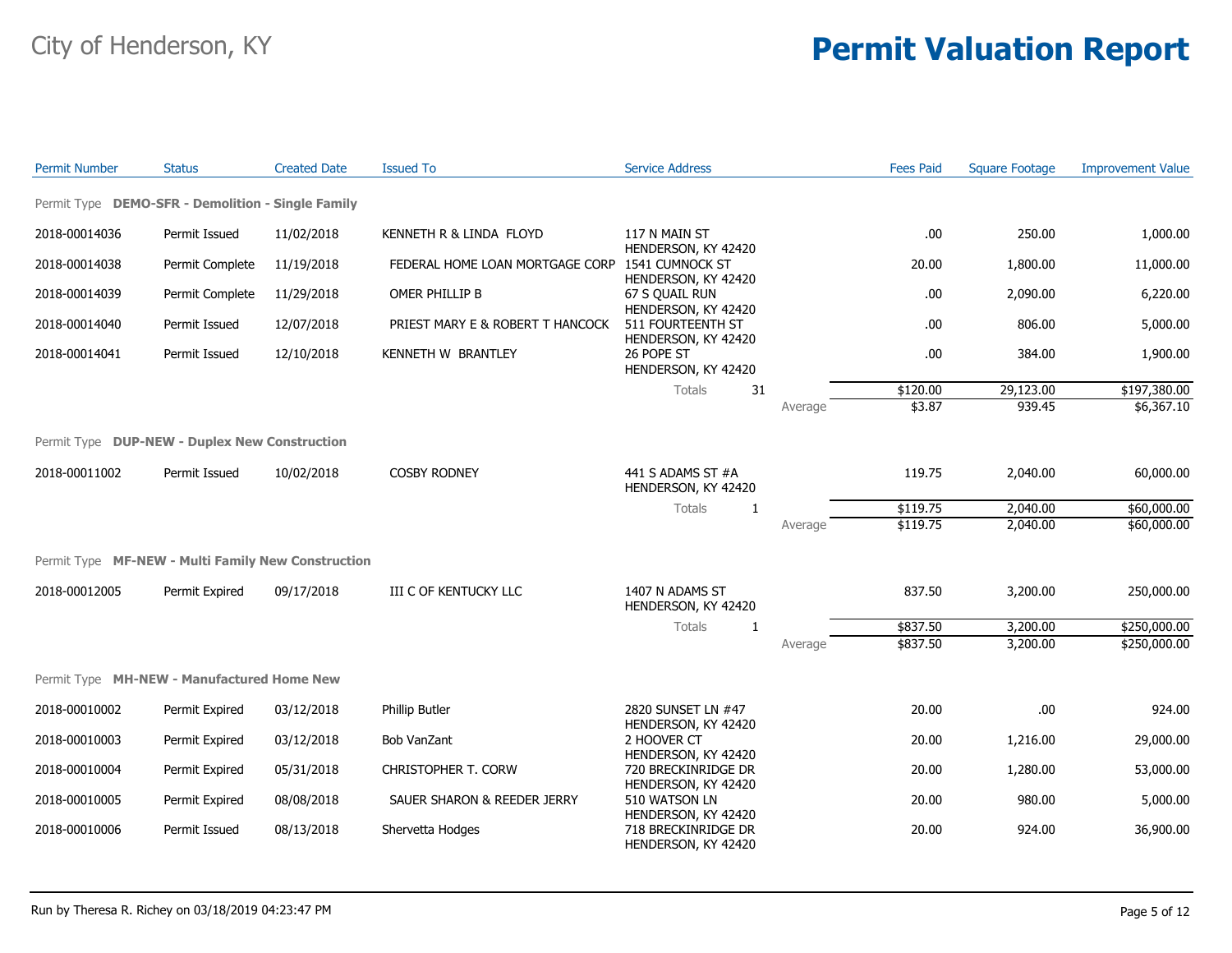| <b>Permit Number</b> | <b>Status</b>                                        | <b>Created Date</b> | <b>Issued To</b>                             | <b>Service Address</b>                                          | <b>Fees Paid</b>   | <b>Square Footage</b> | <b>Improvement Value</b> |
|----------------------|------------------------------------------------------|---------------------|----------------------------------------------|-----------------------------------------------------------------|--------------------|-----------------------|--------------------------|
|                      | Permit Type MH-NEW - Manufactured Home New           |                     |                                              |                                                                 |                    |                       |                          |
| 2018-00010007        | Permit Issued                                        | 10/24/2018          | Marilyn Willett                              | 2820 SUNSET LN #107<br>HENDERSON, KY 42420                      | 20.00              | 924.00                | 34,600.00                |
|                      |                                                      |                     |                                              | Totals<br>6                                                     | \$120.00           | 5,324.00              | \$159,424.00             |
|                      |                                                      |                     |                                              |                                                                 | \$20.00<br>Average | 887.33                | \$26,570.67              |
|                      | Permit Type <b>SFR-ACC - Single Family Accessory</b> |                     |                                              |                                                                 |                    |                       |                          |
| 2018-00005002        | Permit Expired                                       | 03/13/2018          | ADDISON BERMON & GERALDINE                   | 2607 N ELM ST<br>HENDERSON, KY 42420                            | 20.00              | 224.00                | 700.00                   |
| 2018-00005003        | <b>Permit Created</b>                                | 03/13/2018          | <b>WHITLEDGE LISA E</b>                      | 2501 W DAFFODIL CT<br>HENDERSON, KY 42420                       | .00                | .00                   | 1,000.00                 |
| 2018-00005006        | Permit Expired                                       | 03/15/2018          | TURNER ED STERLING & CINDY LEE               | 787 TIMBERS DR<br>HENDERSON, KY 42420                           | 21.75              | 160.00                | 3,400.00                 |
| 2018-00005008        | Permit Expired                                       | 03/15/2018          | <b>CULBREATH LLOYD R &amp; LANETTE M</b>     | 703 RICHARDSON AVE<br>HENDERSON, KY 42420                       | 21.75              | .00.                  | 3,851.00                 |
| 2018-00005009        | Permit Complete                                      | 03/15/2018          | SCHU JONATHON M & SHELBY M                   | 3208 SAND CASTLE DR<br>HENDERSON, KY 42420                      | 20.00              | 192.00                | 1,200.00                 |
| 2018-00005017        | Permit Expired                                       | 03/26/2018          | STEWART RAYMOND L                            | 422 MEADOW ST<br>HENDERSON, KY 42420                            | 20.00              | 80.00                 | 2,145.00                 |
| 2018-00005023        | Permit Expired                                       | 04/10/2018          | COLLINS PAULA R                              | 2034 COUNTRY DR                                                 | 20.00              | 100.00                | 2,150.00                 |
| 2018-00005026        | Permit Expired                                       | 04/16/2018          | MORROW BRYAN II & KELLEY                     | HENDERSON, KY 42420<br>2724 BRETTWOOD LN<br>HENDERSON, KY 42420 | 23.50              | 288.00                | 5,000.00                 |
| 2018-00005028        | Permit Complete                                      | 04/23/2018          | EVANS ETHAN D                                | 451 CRESTVIEW DR<br>HENDERSON, KY 42420                         | 23.50              | .00.                  | 5,000.00                 |
| 2018-00005030        | Permit Complete                                      | 05/02/2018          | <b>OWEN BRIAN</b>                            | 1128 BREEZEPORT CT<br>HENDERSON, KY 42420                       | 84.75              | 392.00                | 40,000.00                |
| 2018-00005031        | Permit Expired                                       | 05/03/2018          | <b>BEN VONDRASEK</b>                         | 1690 BRUCE ST                                                   | 20.00              | 256.00                | 2,400.00                 |
| 2018-00005032        | Permit Expired                                       | 05/04/2018          | ABBIE PROPERTIES LLC                         | HENDERSON, KY 42420<br>240 MEADOW ST<br>HENDERSON, KY 42420     | 37.50              | 550.00                | 13,000.00                |
| 2018-00005034        | Permit Expired                                       | 05/08/2018          | DONNETTA WENDY D                             | 643 CANOE CREEK DR                                              | 21.75              | 160.00                | 3,200.00                 |
| 2018-00005037        | Permit Expired                                       | 05/15/2018          | MATTINGLY MARK C & JAMIE                     | HENDERSON, KY 42420<br>1110 S MAIN ST                           | 21.75              | 240.00                | 3,900.00                 |
| 2018-00005040        | Permit Complete                                      | 05/29/2018          | WHITLEDGE COLBY & SHARON                     | HENDERSON, KY 42420<br>132 CHEANEY DR<br>HENDERSON, KY 42420    | 27.00              | 400.00                | 7,000.00                 |
| 2018-00005041        | Permit Complete                                      | 05/31/2018          | DORAZI HUMBERTO TALLINO &<br><b>MARIELLA</b> | 3240 CULPEPPER CT<br>HENDERSON, KY 42420                        | 21.75              | 160.00                | 3,400.00                 |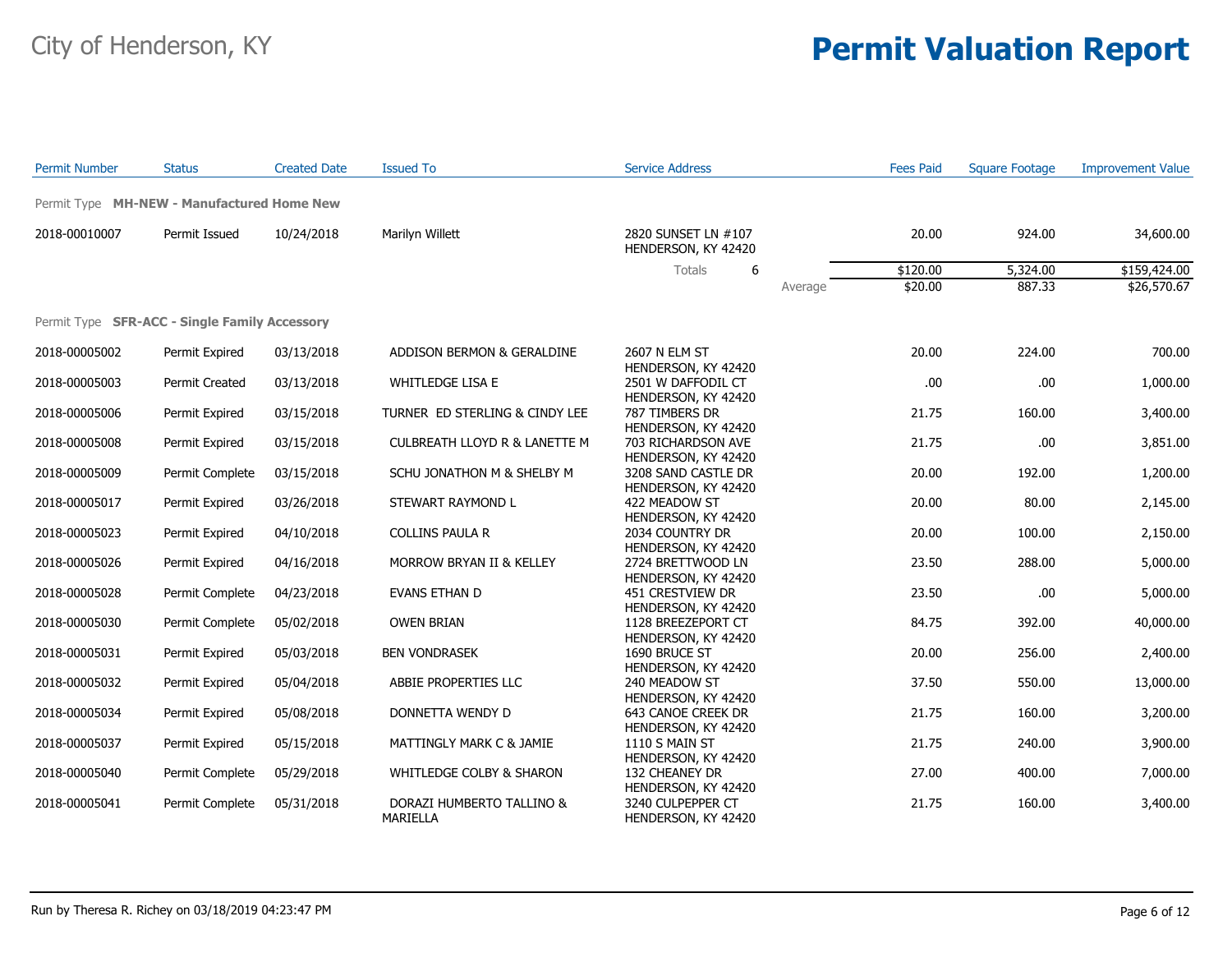| <b>Permit Number</b> | <b>Status</b>                                 | <b>Created Date</b> | <b>Issued To</b>                                      | <b>Service Address</b>                                       | <b>Fees Paid</b> | <b>Square Footage</b> | <b>Improvement Value</b> |
|----------------------|-----------------------------------------------|---------------------|-------------------------------------------------------|--------------------------------------------------------------|------------------|-----------------------|--------------------------|
|                      | Permit Type SFR-ACC - Single Family Accessory |                     |                                                       |                                                              |                  |                       |                          |
| 2018-00005042        | Permit Expired                                | 06/07/2018          | DUNCAN CLETUS E JR                                    | 1410 PORTER DR<br>HENDERSON, KY 42420                        | 51.50            | 960.00                | 20,152.00                |
| 2018-00005043        | Permit Complete                               | 06/11/2018          | CLARK NORRIS R & DONNA                                | 711 S INGRAM ST<br>HENDERSON, KY 42420                       | 69.00            | 625.00                | 31,000.00                |
| 2018-00005044        | Permit Expired                                | 06/13/2018          | STEWART THOMAS C & MICHAL J                           | 925 FRONTIER DR<br>HENDERSON, KY 42420                       | 67.25            | 336.00                | 30,000.00                |
| 2018-00005046        | Permit Complete                               | 06/19/2018          | CORINO MICHAEL R & PATRICIA A                         | 535 CHESTNUT ST<br>HENDERSON, KY 42420                       | 46.25            | 384.00                | 18,000.00                |
| 2018-00005049        | Permit Complete                               | 07/02/2018          | <b>CRAIG SHARON</b>                                   | 216 ORIOLE DR<br>HENDERSON, KY 42420                         | 46.25            | 432.00                | 18,000.00                |
| 2018-00005051        | Permit Complete                               | 07/06/2018          | NIX KAREN D                                           | 935 N ELM ST<br>HENDERSON, KY 42420                          | 49.75            | 864.00                | 20,000.00                |
| 2018-00005052        | Permit Issued                                 | 07/09/2018          | SHELTON EDWARD A & PATSY DIANE                        | 922 WATSON LN<br>HENDERSON, KY 42420                         | 76.00            | 1,080.00              | 35,000.00                |
| 2018-00005053        | Permit Complete                               | 07/09/2018          | <b>OJ PROPERTIES LLC</b>                              | 2819 GREEN RIVER RD<br>HENDERSON, KY 42420                   | 23.50            | 240.00                | 4,520.00                 |
| 2018-00005054        | Permit Complete                               | 07/10/2018          | SCHU JONATHON M & SHELBY M                            | 3208 SAND CASTLE DR<br>HENDERSON, KY 42420                   | 20.00            | 224.00                | 1,500.00                 |
| 2018-00005056        | Permit Complete                               | 07/12/2018          | WOLFE RONALD W & PATRICIA A                           | 2732 HEATHER LN<br>HENDERSON, KY 42420                       | 21.75            | 930.00                | 4,000.00                 |
| 2018-00005057        | Permit Expired                                | 07/17/2018          | DEL KENARD & TAMARA HUST                              | <b>461 HEARTHSTONE LN</b><br>HENDERSON, KY 42420             | 21.75            | 192.00                | 4,000.00                 |
| 2018-00005059        | Permit Complete                               | 07/25/2018          | TENNYSON ZACHARY HUNTER &<br><b>WHITNEY</b>           | 4002 DENISE DR<br>HENDERSON, KY 42420                        | 20.00            | 240.00                | 2,500.00                 |
| 2018-00005062        | Permit Expired                                | 08/06/2018          | SHELTON KRISTY K                                      | 3107 COPPER CREEK DR<br>HENDERSON, KY 42420                  | 93.50            | 900.00                | 45,000.00                |
| 2018-00005063        | Permit Expired                                | 08/07/2018          | COX HEATH ALLEN & SARAH ELIZABETH 2386 COBBLESTONE DR | HENDERSON, KY 42420                                          | 20.00            | 49.00                 | 300.00                   |
| 2018-00005064        | Permit Expired                                | 08/08/2018          | FLOYD THOMAS & DEBORAH                                | 430 CHERRY ST<br>HENDERSON, KY 42420                         | 84.75            | 1,008.00              | 40,000.00                |
| 2018-00005065        | Permit Expired                                | 08/09/2018          | EDGERSON WILBERT JR & HAZEL M                         | 825 DR MARTIN LUTHER KING JR<br><b>AVE</b>                   | 20.00            | 290.00                | 1,000.00                 |
| 2018-00005067        | Permit Issued                                 | 08/17/2018          | <b>BAER KEVIN J</b>                                   | HENDERSON, KY 42420<br>2301 SUNSET LN<br>HENDERSON, KY 42420 | .00              | 1,152.00              | 15,000.00                |
| 2018-00005068        | Permit Complete                               | 08/20/2018          | WILLIAMS WILLIAM ROY                                  | 615 CENTER ST<br>HENDERSON, KY 42420                         | 25.25            | .00.                  | 5,300.00                 |
| 2018-00005069        | Permit Complete                               | 08/23/2018          | KELSEY SCOTT L & TRACEY L                             | 621 CENTER ST<br>HENDERSON, KY 42420                         | 20.00            | 120.00                | 2,000.00                 |
| 2018-00005070        | Permit Expired                                | 08/23/2018          | HAILMAN KENNETH R & CHARLOTTE                         | 832 SECOND ST<br>HENDERSON, KY 42420                         | 20.00            | 80.00                 | 319.00                   |
| 2018-00005071        | Permit Complete                               | 08/23/2018          | ROBERTS JOSEPH B SR & JR                              | 109 JANALEE DR<br>HENDERSON, KY 42420                        | 20.00            | 120.00                | 2,345.00                 |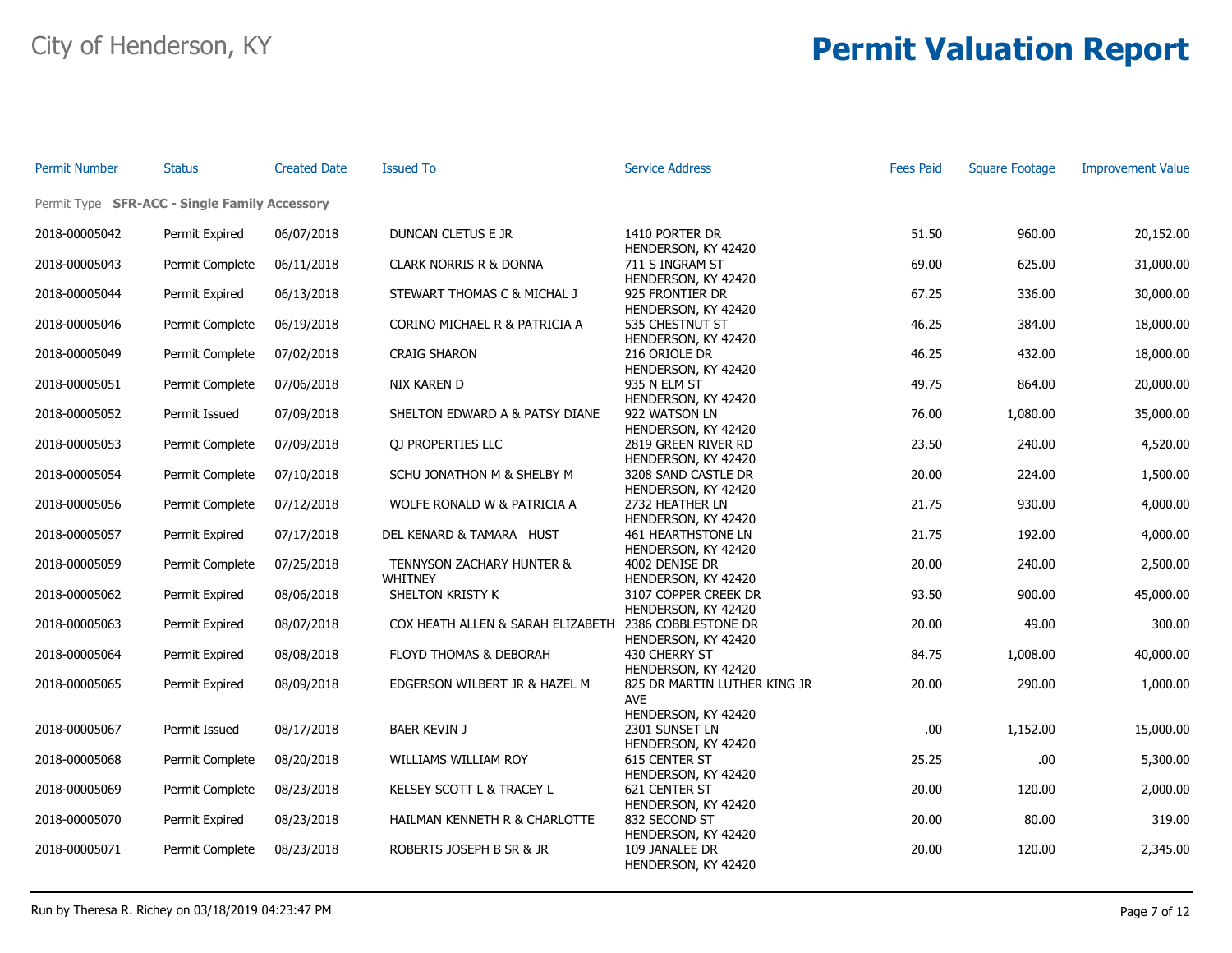| <b>Permit Number</b> | <b>Status</b>                                 | <b>Created Date</b> | <b>Issued To</b>                 | <b>Service Address</b>                                      | <b>Fees Paid</b> | <b>Square Footage</b> | <b>Improvement Value</b> |
|----------------------|-----------------------------------------------|---------------------|----------------------------------|-------------------------------------------------------------|------------------|-----------------------|--------------------------|
|                      | Permit Type SFR-ACC - Single Family Accessory |                     |                                  |                                                             |                  |                       |                          |
| 2018-00005073        | Permit Complete                               | 09/04/2018          | WALKER JASON & MELISSA           | 906 WOLF HILLS BLVD                                         | 67.25            | 392.00                | 29,500.00                |
| 2018-00005074        | Permit Complete                               | 09/10/2018          | JOHNSON CHARLES E & GAYLE        | HENDERSON, KY 42420<br>251 E FOX HOLLOW RUN                 | 21.75            | 160.00                | 4,000.00                 |
| 2018-00005076        | Permit Expired                                | 09/14/2018          | MCDONALD SCOTT & STACY           | HENDERSON, KY 42420<br>2637 PIPER LN<br>HENDERSON, KY 42420 | 49.75            | 512.00                | 20,000.00                |
| 2018-00005078        | Permit Issued                                 | 09/21/2018          | DIXON TONYA F                    | 260 E FOX HOLLOW RUN<br>HENDERSON, KY 42420                 | 20.00            | 30.00                 | 350.00                   |
| 2018-00005079        | Permit Issued                                 | 09/26/2018          | CLARENCE L & MARTHA MYERS        | 221 CARDINAL LN<br>HENDERSON, KY 42420                      | 25.25            | 400.00                | 6,000.00                 |
| 2018-00005082        | Permit Issued                                 | 09/27/2018          | WILLIAMS WILLIAM ROY             | 615 CENTER ST<br>HENDERSON, KY 42420                        | 20.00            | 160.00                | 2,895.00                 |
| 2018-00005083        | Permit Issued                                 | 10/02/2018          | BASSETT PROPERTIES LLC           | 1117 HELM ST<br>HENDERSON, KY 42420                         | 20.00            | 96.00                 | 1,000.00                 |
| 2018-00005084        | Permit Issued                                 | 10/09/2018          | MOORE LARRY W & LEAH A           | 901 BEND GATE RD<br>HENDERSON, KY 42420                     | 23.50            | 240.00                | 4,597.00                 |
| 2018-00005085        | Permit Issued                                 | 10/12/2018          | ORANGE MICHAEL SEAN              | 30 S ALVASIA ST<br>HENDERSON, KY 42420                      | 20.00            | 227.00                | 2,500.00                 |
| 2018-00005086        | Permit Issued                                 | 10/12/2018          | <b>CATON DORIS</b>               | 1107 HELM ST<br>HENDERSON, KY 42420                         | 20.00            | 64.00                 | 400.00                   |
| 2018-00005087        | Permit Issued                                 | 10/15/2018          | ROBERT MCLEAN                    | 35 MEADOW ST<br>HENDERSON, KY 42420                         | 20.00            | .00.                  | 170.00                   |
| 2018-00005088        | Permit Issued                                 | 10/16/2018          | MARK A NEAL                      | 607 RASHAD CT<br>HENDERSON, KY 42420                        | 41.00            | 1,200.00              | 15,000.00                |
| 2018-00005090        | Permit Issued                                 | 10/30/2018          | <b>BURROUGH KAYCEE</b>           | 1009 VILLAGE CT<br>HENDERSON, KY 42420                      | 20.00            | 96.00                 | 2,800.00                 |
| 2018-00005093        | Permit Complete                               | 11/05/2018          | HOFFMAN JOHANNA E                | 3 COLONIAL CT<br>HENDERSON, KY 42420                        | 35.75            | 150.00                | 12,000.00                |
| 2018-00005094        | Permit Issued                                 | 12/10/2018          | KENNETH W BRANTLEY               | 26 POPE ST<br>HENDERSON, KY 42420                           | 23.50            | 720.00                | 4,500.00                 |
| 2018-00005096        | Permit Issued                                 | 12/13/2018          | <b>CHAMBERS LARRY &amp; TAMI</b> | 1747 S MAIN ST<br>HENDERSON, KY 42420                       | 20.00            | 432.00                | 2,475.00                 |
|                      |                                               |                     |                                  | Totals<br>53                                                | \$1,669.25       | 18,307.00             | \$505,469.00             |
|                      |                                               |                     |                                  | Average                                                     | \$31.50          | 345.42                | \$9,537.15               |
|                      | Permit Type SFR-ADD - Single Family Addition  |                     |                                  |                                                             |                  |                       |                          |
| 2018-00005010        | Permit Expired                                | 03/19/2018          | ROYSTER RONALD G & MARSHA C      | 115 S MAIN ST                                               | 44.50            | 440.00                | 17,000.00                |
| 2018-00005011        | Permit Expired                                | 03/19/2018          | <b>ERIC STINSON</b>              | HENDERSON, KY 42420<br>938 SECOND ST<br>HENDERSON, KY 42420 | 25.25            | 320.00                | 6,000.00                 |
| 2018-00005012        | Permit Expired                                | 03/20/2018          | POWELL GARY A & KIMBERLY P       | 1009 RUNNING CREEK CT<br>HENDERSON, KY 42420                | 42.75            | 250.00                | 15,636.00                |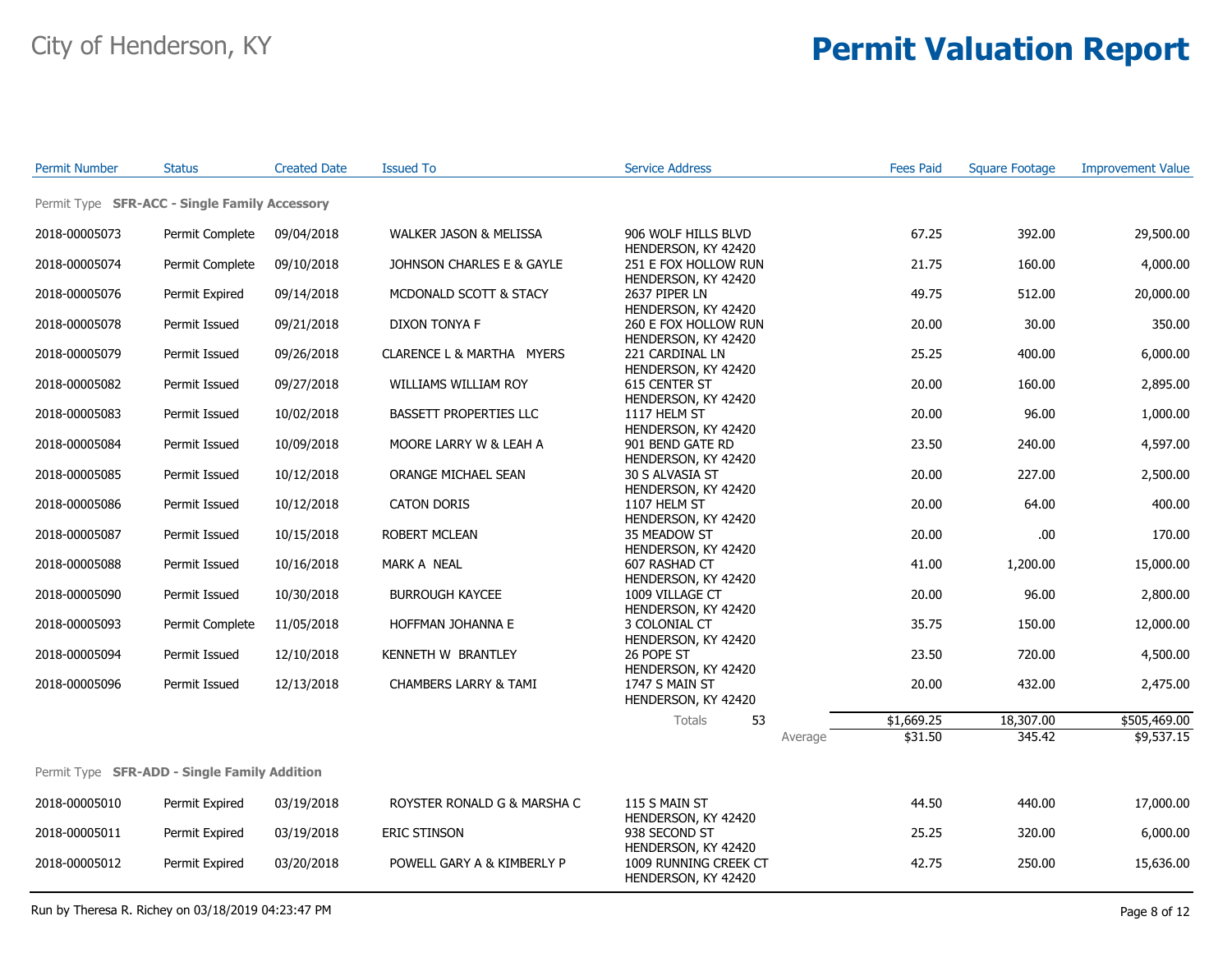| <b>Permit Number</b> | <b>Status</b>                                        | <b>Created Date</b> | <b>Issued To</b>                               | <b>Service Address</b>                        | <b>Fees Paid</b> | <b>Square Footage</b> | <b>Improvement Value</b> |
|----------------------|------------------------------------------------------|---------------------|------------------------------------------------|-----------------------------------------------|------------------|-----------------------|--------------------------|
|                      | Permit Type SFR-ADD - Single Family Addition         |                     |                                                |                                               |                  |                       |                          |
| 2018-00005016        | Permit Expired                                       | 03/26/2018          | HAMILTON CURTIS J III & EMILY                  | 961 BELLE WOOD DR<br>HENDERSON, KY 42420      | 339.75           | .00                   | 200,000.00               |
| 2018-00005022        | Permit Expired                                       | 04/10/2018          | WESLEY E & MARTHA B NEWMAN                     | 3116 BRAXTON PARK DR<br>HENDERSON, KY 42420   | 34.00            | 192.00                | 10,500.00                |
| 2018-00005029        | Permit Expired                                       | 04/27/2018          | BOOK DANIEL D & JULIA                          | <b>1007 BOOK ST</b><br>HENDERSON, KY 42420    | 20.00            | 140.00                | 1,500.00                 |
| 2018-00005033        | Permit Expired                                       | 05/07/2018          | BARTLETT DAVID & PATRICIA                      | 630 NORRIS LN<br>HENDERSON, KY 42420          | 65.50            | 192.00                | 29,000.00                |
| 2018-00005039        | Permit Issued                                        | 05/21/2018          | <b>GREEN TORI ET AL</b>                        | 1034 PRINGLE ST<br>HENDERSON, KY 42420        | 76.00            | 900.00                | 35,000.00                |
| 2018-00005055        | Permit Issued                                        | 07/12/2018          | HARRIS ELAINE J                                | 203 CARDINAL LN<br>HENDERSON, KY 42420        | 23.50            | 24.00                 | 5,000.00                 |
| 2018-00005075        | Permit Issued                                        | 09/13/2018          | MELTON CHRISTOPHER M                           | 3126 BRAXTON PARK DR<br>HENDERSON, KY 42420   | 20.00            | 270.00                | 2,350.00                 |
| 2018-00005077        | Permit Issued                                        | 09/21/2018          | PROCTOR STEVE & CAROL                          | 679 WATSON LN<br>HENDERSON, KY 42420          | 20.00            | 336.00                | 3,000.00                 |
| 2018-00005089        | Permit Issued                                        | 10/24/2018          | NEWMAN LORI                                    | 916 MARYWOOD DR<br>HENDERSON, KY 42420        | 39.25            | 256.00                | 14,000.00                |
| 2018-00005097        | Permit Issued                                        | 12/18/2018          | MUSARRA SHERRI L                               | 2244 SUTTON DR<br>HENDERSON, KY 42420         | 32.25            | 480.00                | 9,600.00                 |
|                      |                                                      |                     |                                                | Totals<br>13                                  | \$782.75         | 3,800.00              | \$348,586.00             |
|                      |                                                      |                     |                                                | Average                                       | \$60.21          | 292.31                | \$26,814.31              |
|                      | Permit Type SFR-NEW - Single Family New Construction |                     |                                                |                                               |                  |                       |                          |
| 2018-00005005        | Permit Expired                                       | 03/14/2018          | JAGOE HOMES INC                                | 8046 HARPETH GLEN TRCE<br>HENDERSON, KY 42420 | 293.25           | 2,137.00              | 169,000.00               |
| 2018-00005007        | Permit Expired                                       | 03/15/2018          | HABITAT FOR HUMANITY OF<br><b>HENDERSON KY</b> | 1412 WASHINGTON ST<br>HENDERSON, KY 42420     | .00              | 1,156.00              | 74,000.00                |
| 2018-00005013        | Permit Issued                                        | 03/22/2018          | MCCLURE ERNESTINE                              | 513 S INGRAM ST<br>HENDERSON, KY 42420        | .00              | .00                   | 98,900.00                |
| 2018-00005014        | Permit Complete                                      | 03/22/2018          | CHANDLER PAUL & LINDA                          | 39 MEADOW ST<br>HENDERSON, KY 42420           | .00              | .00                   | 99,950.00                |
| 2018-00005025        | Permit Expired                                       | 04/13/2018          | James Tutor                                    | 823 WASHINGTON ST<br>HENDERSON, KY 42420      | 76.00            | 1,140.00              | 35,000.00                |
| 2018-00005035        | Permit Issued                                        | 05/11/2018          | HACKBERRY DEVELOPMENT LLC                      | 237 HACKBERRY DR<br>HENDERSON, KY 42420       | 218.25           | 1,884.00              | 119,000.00               |
| 2018-00005045        | Permit Expired                                       | 06/19/2018          | KELSEY JOHN P & ELIZABETH D                    | 637 N MAIN ST<br>HENDERSON, KY 42420          | .00              | 8,111.00              | 599,000.00               |
| 2018-00005047        | Permit Expired                                       | 06/21/2018          | HUGH STONE CONSTRUCTION LLC                    | 1458 ARROW WAY<br>HENDERSON, KY 42420         | 212.25           | 1,836.00              | 115,000.00               |
| 2018-00005048        | Permit Expired                                       | 06/22/2018          | <b>HCM LLC</b>                                 | 1462 ARROW WAY<br>HENDERSON, KY 42420         | 203.25           | 1,687.00              | 109,000.00               |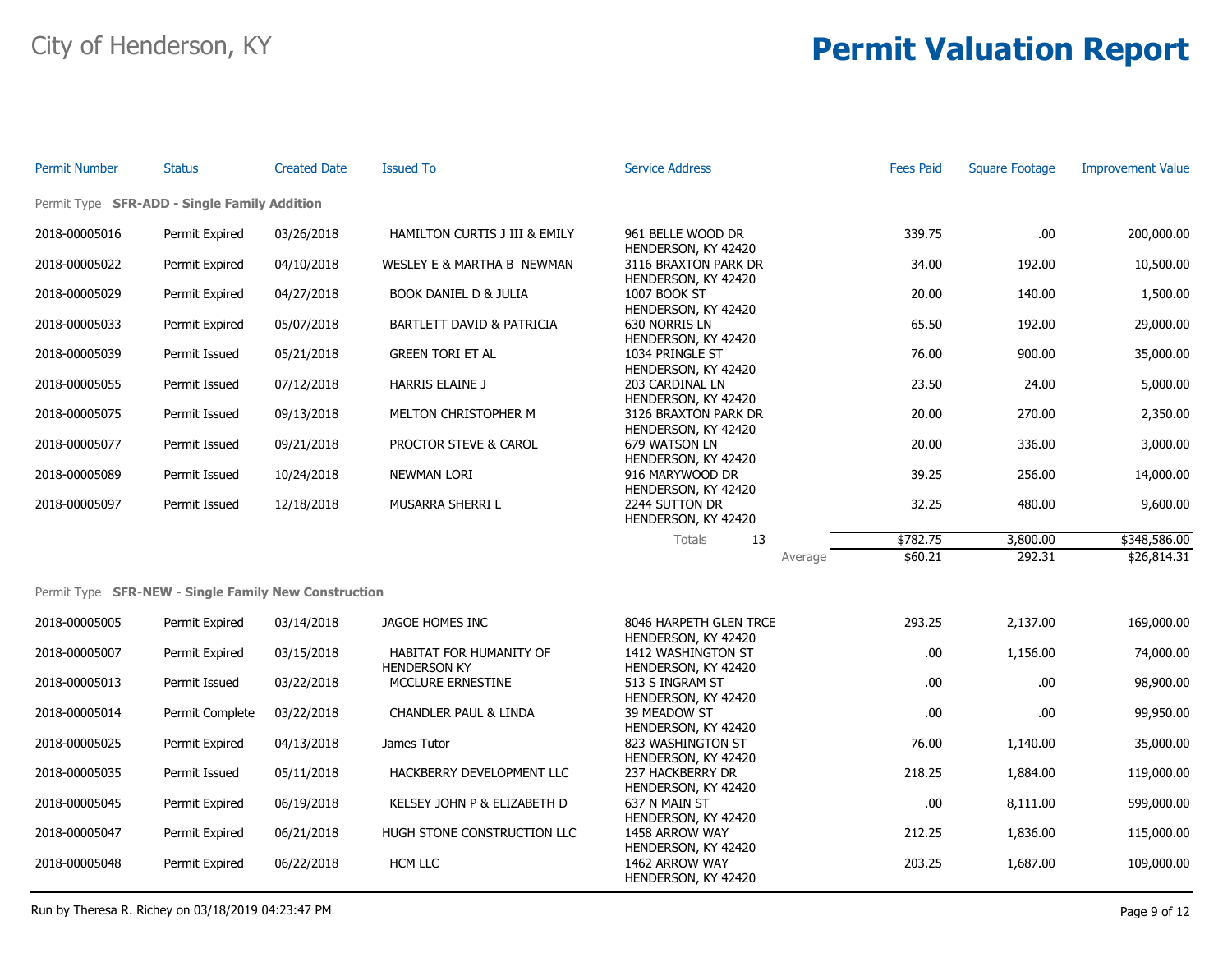| <b>Permit Number</b>                                 | <b>Status</b>  | <b>Created Date</b> | <b>Issued To</b>                            | <b>Service Address</b>                                               | <b>Fees Paid</b> | <b>Square Footage</b> | <b>Improvement Value</b> |
|------------------------------------------------------|----------------|---------------------|---------------------------------------------|----------------------------------------------------------------------|------------------|-----------------------|--------------------------|
| Permit Type SFR-NEW - Single Family New Construction |                |                     |                                             |                                                                      |                  |                       |                          |
| 2018-00005060                                        | Permit Issued  | 07/26/2018          | HABITAT FOR HUMANITY OF<br><b>HENDERSON</b> | 111 ATKINSON ST                                                      | .00              | 884.00                | 70,000.00                |
| 2018-00005081                                        | Permit Issued  | 09/27/2018          | TIMOTHY GARNER & LIS CRAWLEY                | HENDERSON, KY 42420<br>609 GRAY STONE CT                             | 390.75           | 2,517.00              | 234,000.00               |
| 2018-00005095                                        | Permit Issued  | 12/10/2018          | BLACK PEARL PROPERTIES LLC                  | HENDERSON, KY 42420<br>630 THIRD ST                                  | 102.25           | 784.00                | 49,900.00                |
| 2018-00005098                                        | Permit Issued  | 01/09/2018          | J M DEVELOPMENT INC                         | HENDERSON, KY 42420<br>1601 STERLING CREEK DR                        | .00              | 1,226.00              | 120,000.00               |
| 2018-00005099                                        | Permit Issued  | 02/08/2018          | J M DEVELOPMENT INC                         | HENDERSON, KY 42420<br>1608 STERLING CREEK DR<br>HENDERSON, KY 42420 | .00              | 1,913.00              | 165,000.00               |
|                                                      |                |                     |                                             | Totals<br>14                                                         | \$1,496.00       | 25,275.00             | \$2,057,750.00           |
|                                                      |                |                     |                                             | Average                                                              | \$106.86         | 1,805.36              | \$146,982.14             |
| Permit Type SFR-REMODEL - Single Family Remodel      |                |                     |                                             |                                                                      |                  |                       |                          |
| 2018-00005004                                        | Permit Created | 03/13/2018          | John Daily                                  | 713 LIEBER ST<br>HENDERSON, KY 42420                                 | .00              | 940.00                | 10,000.00                |
| 2018-00005018                                        | Permit Issued  | 03/28/2018          | STEVEN MATTHEW GIBSON ETAL                  | 510 TENTH PL<br>HENDERSON, KY 42420                                  | 41.00            | 576.00                | 15,000.00                |
| 2018-00005019                                        | Permit Expired | 04/02/2018          | <b>JAMES TUTOR</b>                          | 823 WASHINGTON ST<br>HENDERSON, KY 42420                             | .00              | 1,024.00              | 10,000.00                |
| 2018-00005021                                        | Permit Issued  | 04/02/2018          | <b>JAMES TUTOR</b>                          | 823 WASHINGTON ST<br>HENDERSON, KY 42420                             | 32.25            | 1,024.00              | 10,000.00                |
| 2018-00005036                                        | Permit Expired | 05/14/2018          | KJG INC                                     | 210 MILL ST<br>HENDERSON, KY 42420                                   | 84.75            | 760.00                | 40,000.00                |
| 2018-00005058                                        | Permit Issued  | 07/23/2018          | DOUBLE G LLC                                | 120 N ELM ST<br>HENDERSON, KY 42420                                  | 58.50            | 6,242.00              | 25,000.00                |
| 2018-00005072                                        | Permit Expired | 08/27/2018          | PACE MELISA R                               | 2232 SUTTON DR<br>HENDERSON, KY 42420                                | 20.00            | 53.00                 | 2,500.00                 |
| 2018-00005080                                        | Permit Issued  | 09/26/2018          | RON ROWE                                    | 300 N ALVASIA ST<br>HENDERSON, KY 42420                              | 34.00            | 928.00                | 10,500.00                |
| 2018-00005091                                        | Permit Issued  | 11/02/2018          | KENNETH R & LINDA FLOYD                     | 117 N MAIN ST<br>HENDERSON, KY 42420                                 | 189.75           | 4,500.00              | 100,000.00               |
| 2018-00005092                                        | Permit Issued  | 11/05/2018          | Pam Ballou                                  | 332 S MAIN ST<br>HENDERSON, KY 42420                                 | 249.75           | 3,642.00              | 140,000.00               |
|                                                      |                |                     |                                             | Totals<br>10                                                         | \$710.00         | 19,689.00             | \$363,000.00             |
|                                                      |                |                     |                                             | Average                                                              | \$71.00          | 1,968.90              | \$36,300.00              |
| Permit Type SIGN - Sign                              |                |                     |                                             |                                                                      |                  |                       |                          |
| 2018-00013002                                        | Permit Expired | 03/12/2018          | Henderson Brewing Co.                       | 737 SECOND ST<br>HENDERSON, KY 42420                                 | 84.00            | 162.00                | 1,000.00                 |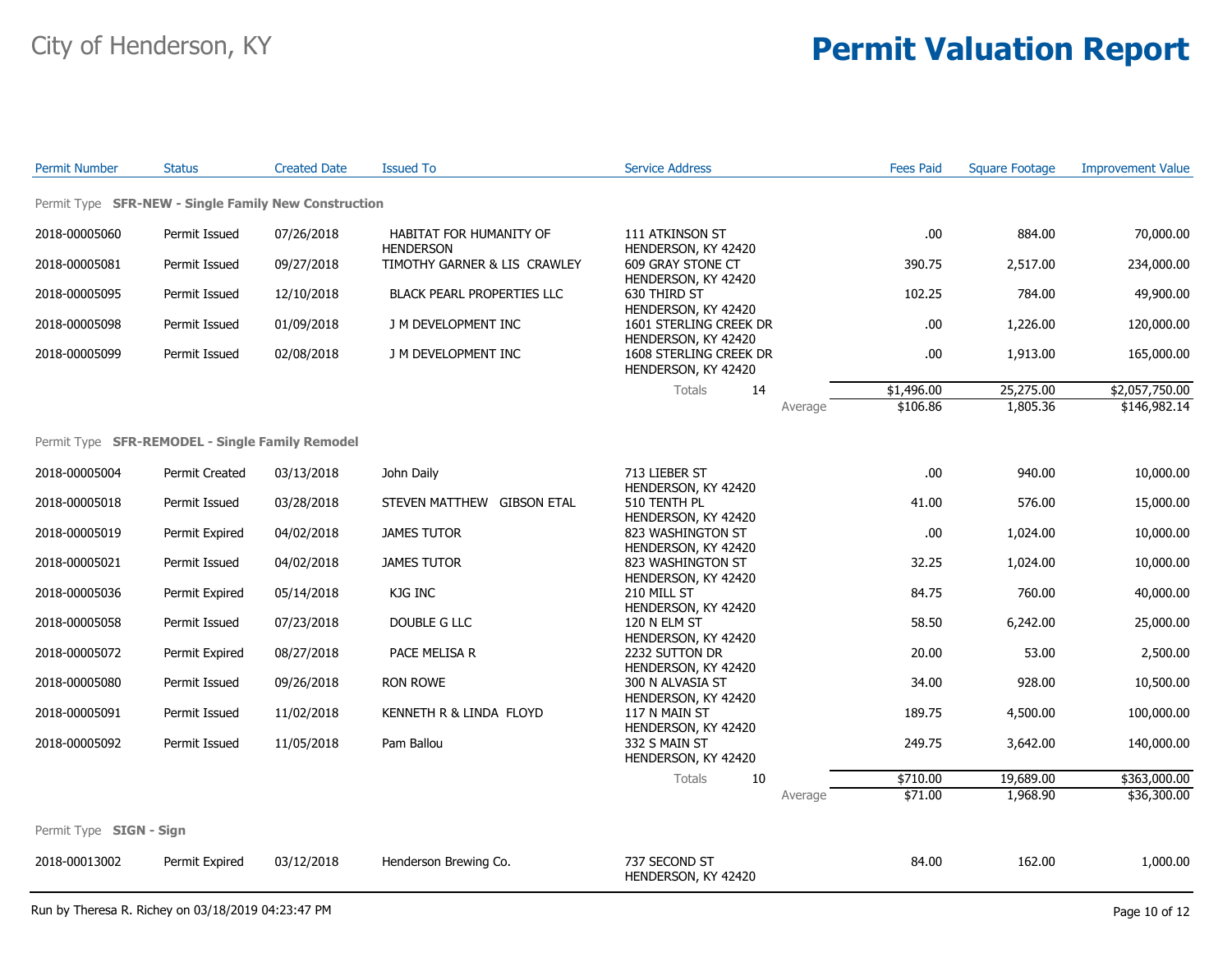| <b>Permit Number</b>    | <b>Status</b>         | <b>Created Date</b> | <b>Issued To</b>                             | <b>Service Address</b>                       | <b>Fees Paid</b> | <b>Square Footage</b> | <b>Improvement Value</b> |
|-------------------------|-----------------------|---------------------|----------------------------------------------|----------------------------------------------|------------------|-----------------------|--------------------------|
| Permit Type SIGN - Sign |                       |                     |                                              |                                              |                  |                       |                          |
| 2018-00013003           | <b>Permit Created</b> | 03/13/2018          | SHIELDS DEVELOPERS LLC                       | 230 N GREEN ST<br>HENDERSON, KY 42420        | .00.             | 311.00                | 30,000.00                |
| 2018-00013004           | Permit Expired        | 03/16/2018          | ALVEY'S SIGN CO                              | 2630 HWY 41 N STE C<br>HENDERSON, KY 42420   | 15.00            | 64.94                 | 6,250.00                 |
| 2018-00013005           | Permit Expired        | 03/19/2018          | CORPUS REALTY CO LLC                         | 1228 N ELM ST<br>HENDERSON, KY 42420         | 15.00            | 11.70                 | 2,339.00                 |
| 2018-00013006           | Permit Expired        | 03/26/2018          | KNIGHT'S COMICS & GAMES                      | 325 THIRD ST<br>HENDERSON, KY 42420          | 15.00            | 6.33                  | 500.00                   |
| 2018-00013007           | Permit Expired        | 03/26/2018          | Stonebridge Press - Susan Cruse              | 1201 S GREEN ST<br>HENDERSON, KY 42420       | 15.00            | 44.00                 | 400.00                   |
| 2018-00013008           | Permit Expired        | 03/27/2018          | LUX PROPERTIES LLC                           | 2627 HWY 41 N<br>HENDERSON, KY 42420         | 43.78            | 108.38                | 6,700.00                 |
| 2018-00013009           | Permit Expired        | 04/10/2018          | <b>SIGNDESIGN</b>                            | 212 N WATER ST<br>HENDERSON, KY 42420        | 15.00            | 15.00                 | 5,200.00                 |
| 2018-00013010           | Permit Complete       | 05/03/2018          | POLK WILLIAM F JR                            | 137 SECOND ST<br>HENDERSON, KY 42420         | 15.00            | 7.00                  | 400.00                   |
| 2018-00013011           | Permit Expired        | 05/07/2018          | LUX PROPERTIES LLC                           | 2627 HWY 41 N<br>HENDERSON, KY 42420         | 15.00            | 28.00                 | 2,970.00                 |
| 2018-00013012           | Permit Expired        | 05/11/2018          | PANHEN LLC                                   | 197 GARDEN MILE RD<br>HENDERSON, KY 42420    | 15.00            | 18.00                 | 3,200.00                 |
| 2018-00013013           | Permit Complete       | 06/20/2018          | HENDERSON PROPERTY ASSOCIATES<br>LLC         | 1111 BARRET BLVD<br>HENDERSON, KY 42420      | 15.00            | 69.39                 | 3,585.00                 |
| 2018-00013014           | Permit Complete       | 06/25/2018          | ASH AUDUBON PROPERTY OWNER LLC               | 2480 HWY 41 N<br>HENDERSON, KY 42420         | 15.00            | 45.00                 | 2,000.00                 |
| 2018-00013015           | Permit Complete       | 06/25/2018          | TROXEL INVESTMENT PROPERTIES LLC             | 2539 HWY 41 N<br>HENDERSON, KY 42420         | 15.00            | 16.00                 | 5,000.00                 |
| 2018-00013016           | Permit Complete       | 07/09/2018          | CLARK DISTRIBUTING CO INC                    | <b>1748 S MAIN ST</b><br>HENDERSON, KY 42420 | 15.00            | 60.00                 | 2,900.00                 |
| 2018-00013017           | Permit Complete       | 07/17/2018          | HENDERSON UNION R E C C                      | 6402 OLD CORYDON RD<br>HENDERSON, KY 42420   | 15.00            | 24.00                 | 3,000.00                 |
| 2018-00013018           | Permit Issued         | 07/23/2018          | Jujin Qiu                                    | 1999 HWY 60 E<br>HENDERSON, KY 42420         | 15.00            | 48.00                 | 650.00                   |
| 2018-00013019           | Permit Complete       | 08/01/2018          | SOAPER PRESTON LLC                           | 136 SECOND ST<br>HENDERSON, KY 42420         | 15.00            | 18.00                 | 3,000.00                 |
| 2018-00013020           | Permit Expired        | 08/08/2018          | HOLY NAME CATHOLIC CHR & SCHL                | 628 SECOND ST<br>HENDERSON, KY 42420         | 93.00            | 174.00                | 2,500.00                 |
| 2018-00013021           | Permit Complete       | 08/09/2018          | OWENSBORO HEALTH MEDICAL GROUP<br><b>INC</b> | 1200 BARRET BLVD<br>HENDERSON, KY 42420      | 25.20            | 83.60                 | 20,000.00                |
| 2018-00013022           | Permit Expired        | 08/20/2018          | PALMER OPERATIONS LLC                        | 301 HWY 2084 S<br>HENDERSON, KY 42420        | 89.42            | 169.23                | 58,523.00                |
| 2018-00013023           | Permit Complete       | 08/23/2018          | MACS CONVENIENCE STORES LLC                  | 3113 HWY 41 N<br>HENDERSON, KY 42420         | 122.56           | 213.42                | 5,660.00                 |
| 2018-00013024           | Permit Complete       | 08/24/2018          | ELECTRIC MOTORS INC                          | 2204 HWY 41 N<br>HENDERSON, KY 42420         | 15.00            | 32.00                 | 700.00                   |